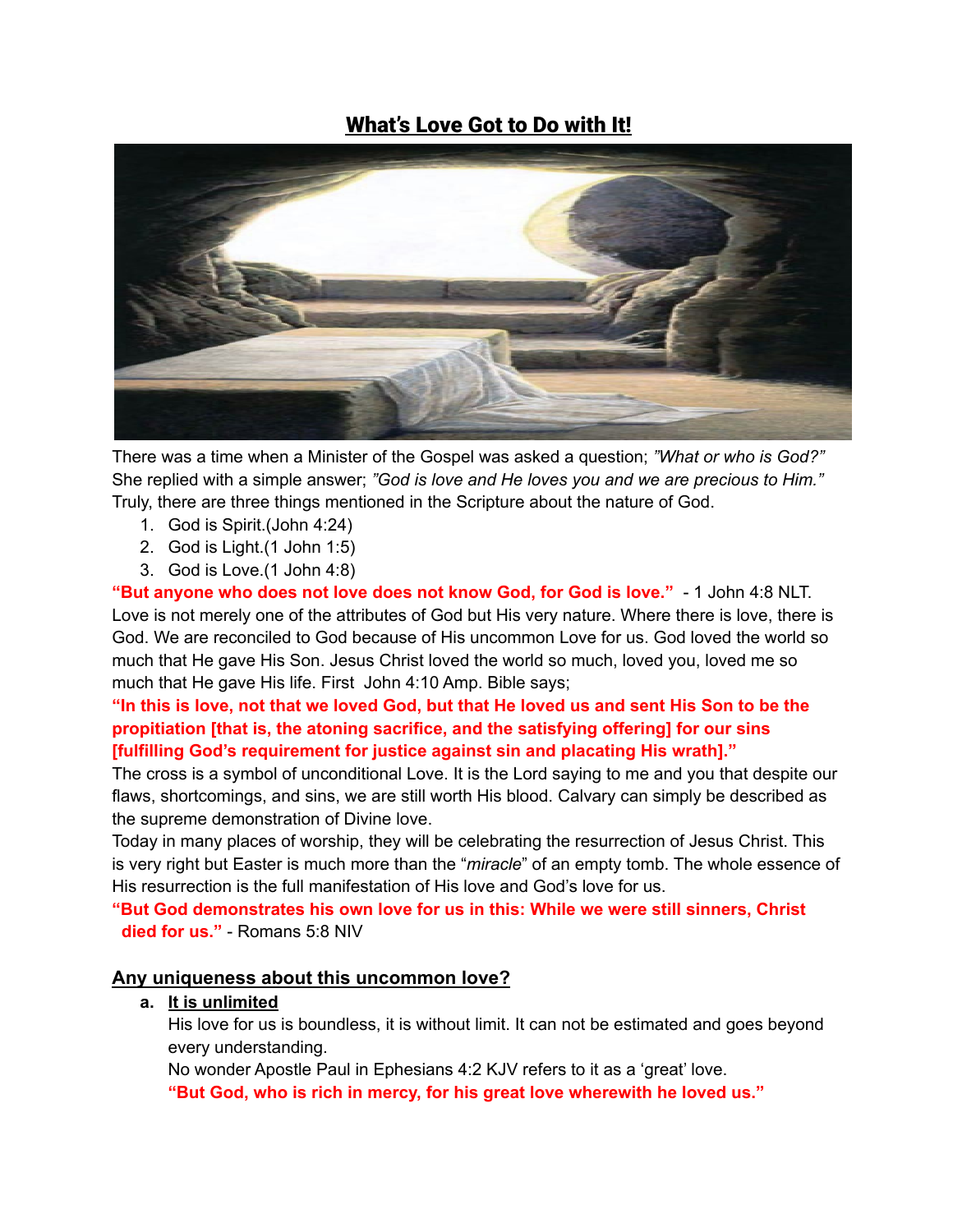#### **b. It is eternal**

His love for us is from everlasting to everlasting. It transcends this earth into the great beyond, the heavenly. The book of Jeremiah 31:3 NKJV says;

**"The LORD has appeared of old to me, saying: "Yes, I have loved you with an everlasting love; Therefore with lovingkindness, I have drawn you."**

#### **c. It is unbiased(neutral)**

God's love is beyond what anyone can earn. Good work, hard work, and faith among others can't attract or prompt it. There is nothing in us that merits this kind of love. It is given according to His free will and surprisingly it is given in the manner of His love for us.

**"He has saved us and called us to a holy life—not because of anything we have done but because of his own purpose and grace. This grace was given us in Christ Jesus before the beginning of time."**- 2 Timothy 1:9 NIV

#### **d. It is holy**

It must be emphasized that whatever has to do with God is ever holy. This love reigns through righteousness. His love never conflicts with His holiness even in His own people. God is love. God is Holy. Therefore, His love is holy.

**"For the LORD disciplines those he loves, and he punishes each one he accepts as his child."** - Hebrews 12:6 NLT

(THIS IS JUST A WARNING FOR THOSE HIDING UNDER GRACE TO SIN)

#### **e. It is gracious**

This love of God is given by grace. God out of His love for us sent His only begotten Son to save us but out of His grace, we are saved. Christ died not in order to make God love us, but because He did love His people.

**So Jesus explained, "I tell you the truth, the Son can do nothing by himself. He does only what he sees the Father doing. Whatever the Father does, the Son also does."**- John 5:19 NLT

The love of the Father and the love of the Son culminated in the reason for the Season. **"He that spared not his own Son, but delivered Him up for us all, how shall he not with him also freely give us all things?"** - Romans 8:32 KJV

#### Getting connected to this love?

Although this love can't be earned you can line up or put yourself in a position to contact or connect with it. Loving God is the ultimate anytime. Loving Him for who He is and nothing else. Loving God is the greatest commandment. There is no way you will have this love and you will not love God.

**Jesus replied: "'Love the Lord your God with all your heart and with all your soul and with all your mind.**'- Matthew 22:37 NIV

Many will be asking how can I love God that I cannot see. Agreed, God is Spirit and is present everywhere. To love God is to love His people. First John 4:20 NKJV says;

**"If someone says, "I love God," and hates his brother, he is a liar; for he who does not love his brother whom he has seen, how can he love God whom he has not seen?"**